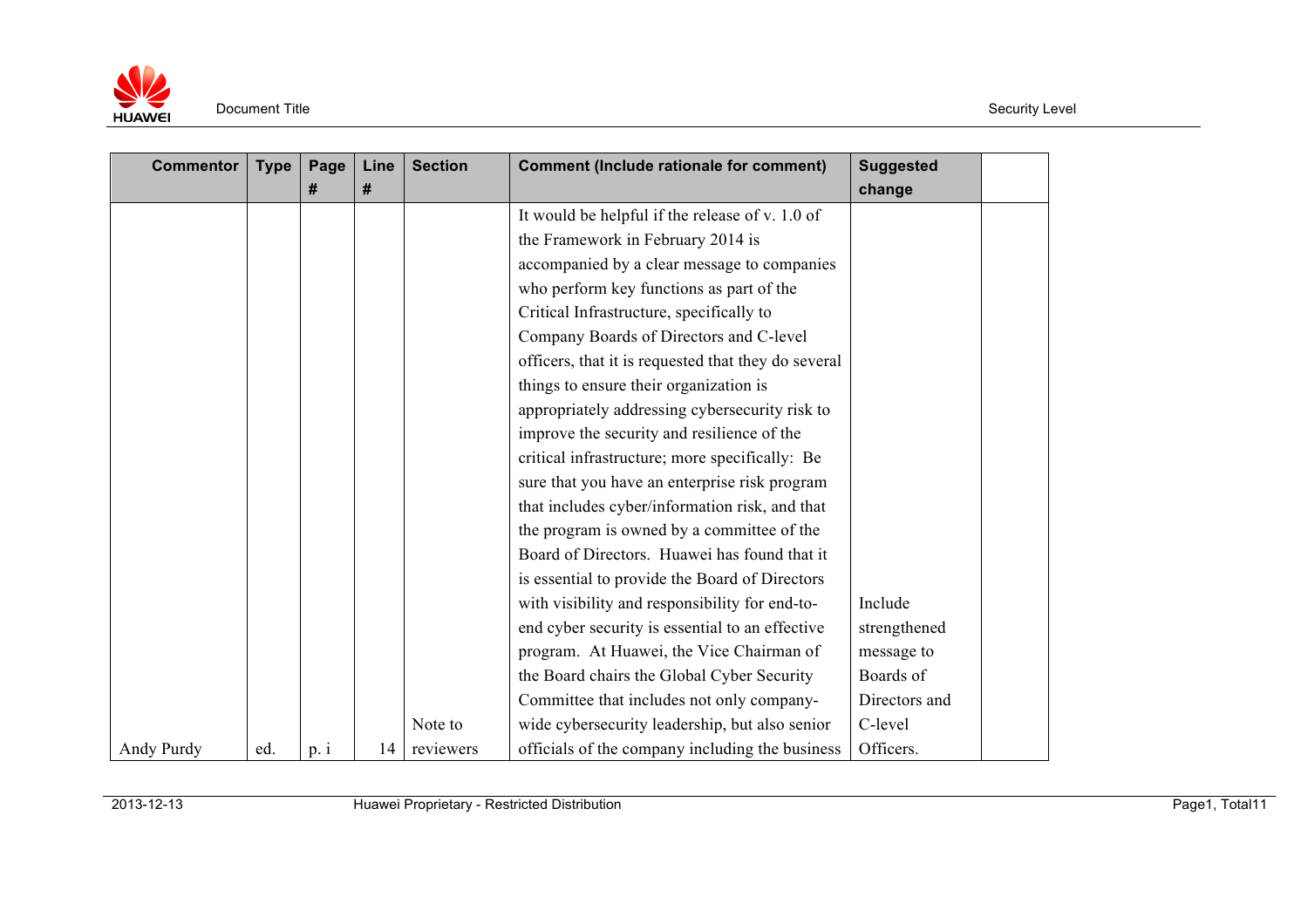

 cyber security is imbedded into the organizational design, with governance of the risk management strategy and the internal control framework being the starting point for cyber security. The message to boards of directors should include the following: that considering the spirit and substance of the NIST Framework: 1) Determine which categories of the Framework are applicable to applicable, determine why not. 2) For each category determine which standard(s) or best practice(s) does, or will, their organization choose to follow. 3) Determine the current state of the organization's risk posture relative organization should strive for, and develop and begin to implement a plan with resources to achieve that target state. 4) Determine the metrics and milestones that will be tracked and reported to the C-level along the path to the units themselves. This helps to ensure that the design, development, and delivery of good they conduct an enterprise risk assessment, at least focused on cyber/information risk. Then, their organization, and if any are not to the framework, and the target state that the target state, and the metrics that will be tracked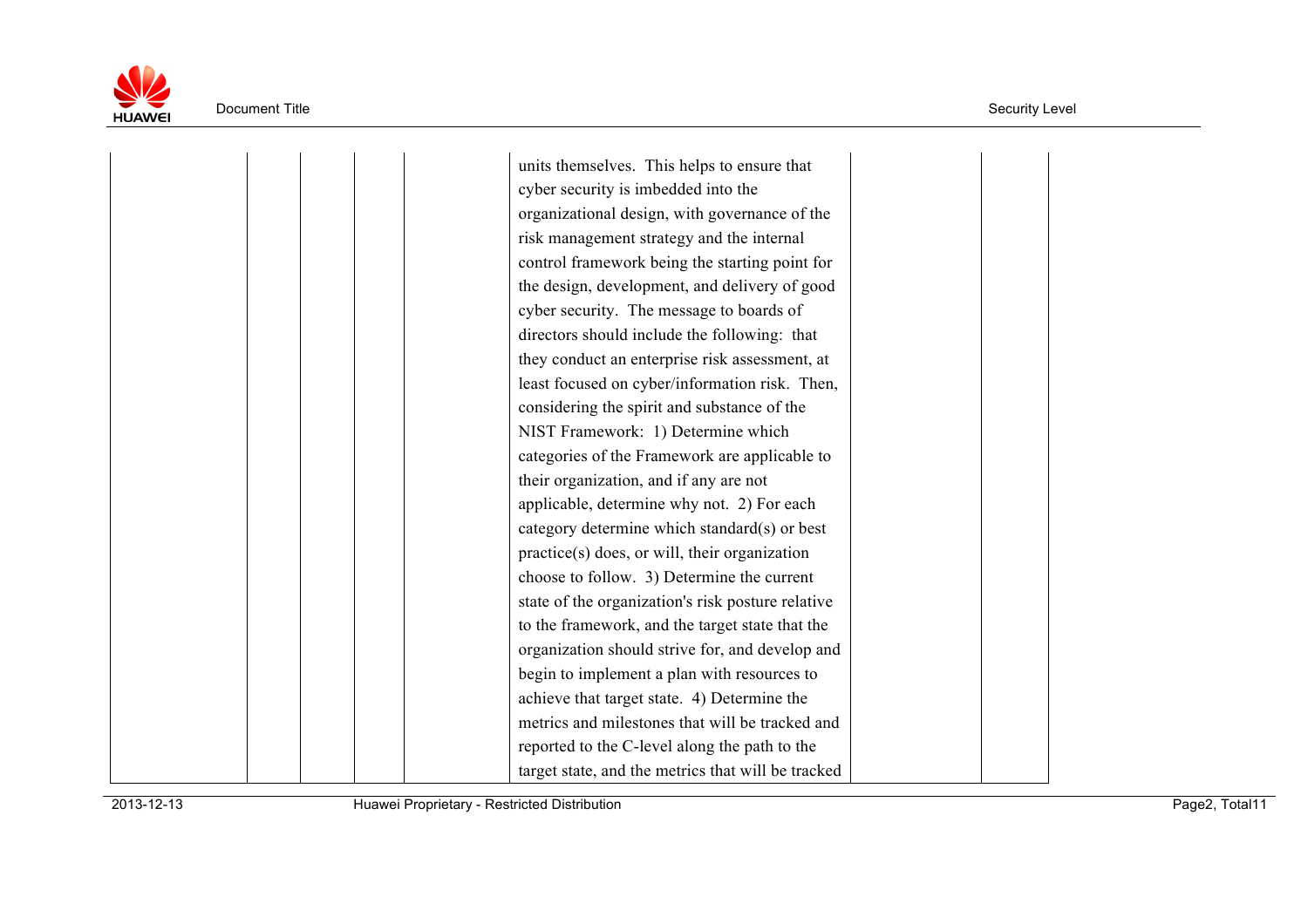

|  |  | and reported to the C-level regarding the         |  |
|--|--|---------------------------------------------------|--|
|  |  | organization's risk posture going forward. 5)     |  |
|  |  | Determine whether the organization has an         |  |
|  |  | internal compliance program that adequately       |  |
|  |  | takes into account the cyber issues covered by    |  |
|  |  | the Framework. 6) Recommend that such             |  |
|  |  | organizations consider getting independent,       |  |
|  |  | input -- at least from outside the business       |  |
|  |  | unit(s) being evaluated $-$ regarding each of     |  |
|  |  | these determinations at the start of this process |  |
|  |  | - for the same reasons that there are             |  |
|  |  |                                                   |  |
|  |  | independent financial audits – and, going         |  |
|  |  | forward, get independent, input (at least from    |  |
|  |  | outside the business units if not externally)     |  |
|  |  | periodically or on an ongoing basis, regarding    |  |
|  |  | the risk posture, in general, and progress        |  |
|  |  | toward the target state and the risk status going |  |
|  |  | forward, in particular.                           |  |
|  |  |                                                   |  |
|  |  |                                                   |  |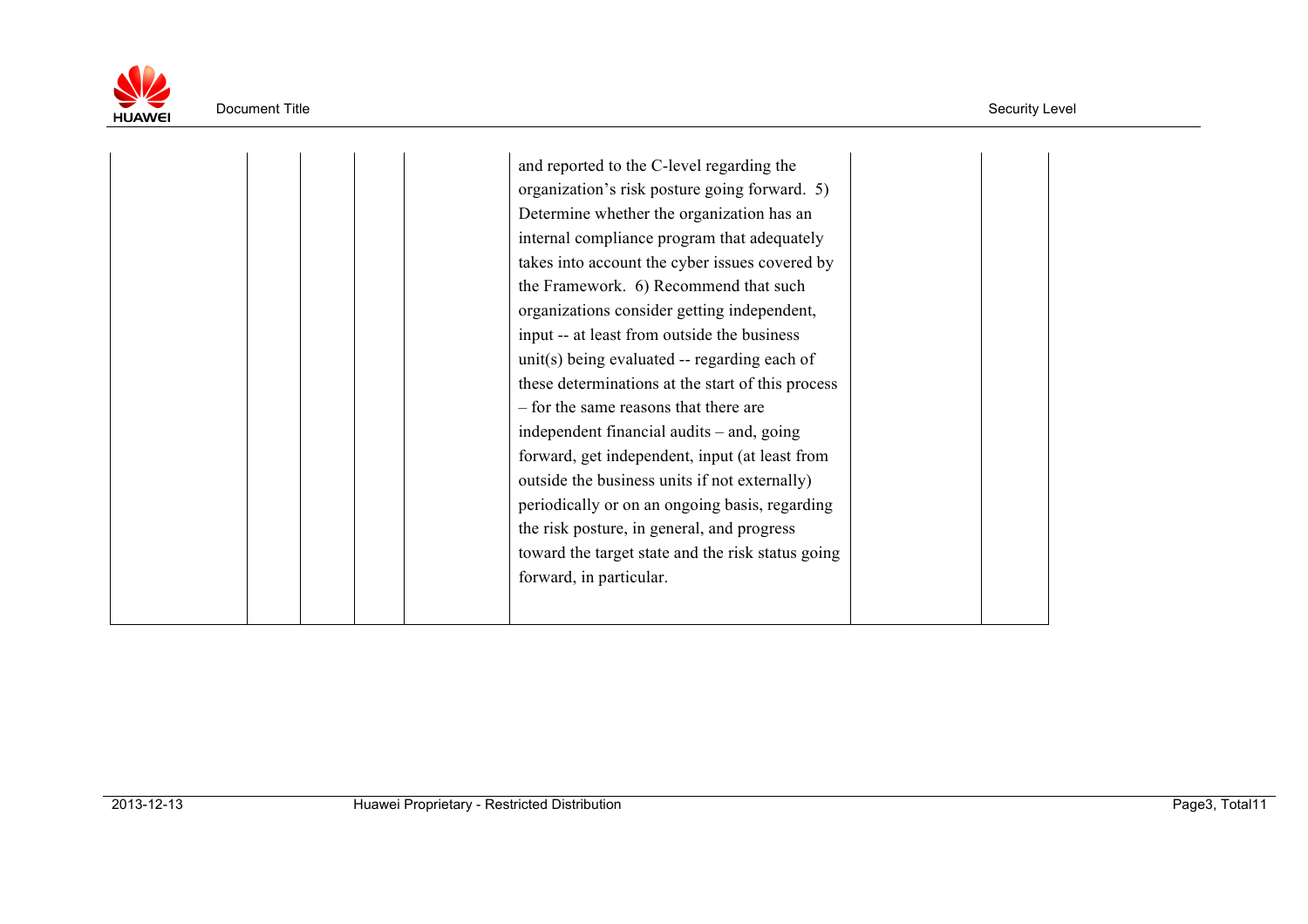

|            |     |      |         |     | Although the idea of having tiers that represent   |                                  |
|------------|-----|------|---------|-----|----------------------------------------------------|----------------------------------|
|            |     |      |         |     | progressions along a path an organization          |                                  |
|            |     |      |         |     | follows toward a target state is appealing, the    |                                  |
|            |     |      |         |     | description of the tiers – specifically the        |                                  |
|            |     |      |         |     | distinctions between the tiers -- are not          |                                  |
|            |     |      |         |     | sufficiently substantial or clear enough to be     |                                  |
|            |     |      |         |     | applied consistently and with meaningful effect    |                                  |
|            |     |      |         |     | (for example, the distinction between tier 1 and   |                                  |
|            |     |      |         |     | tier 2). If the tiers mapped as needed, one should | Request<br>comment               |
|            |     |      |         |     | be able to provide a graphic illustration of how   | regarding the                    |
|            |     |      |         |     | the categories and subcategories map to the tiers. | rationale for the                |
|            |     |      |         |     |                                                    | use of tiers, and<br>whether and |
|            |     |      | $332 -$ |     | I don't think that is possible at present.         | how to develop                   |
| Andy Purdy | ed. | p. 9 | 385     | 2.4 |                                                    | tiers.                           |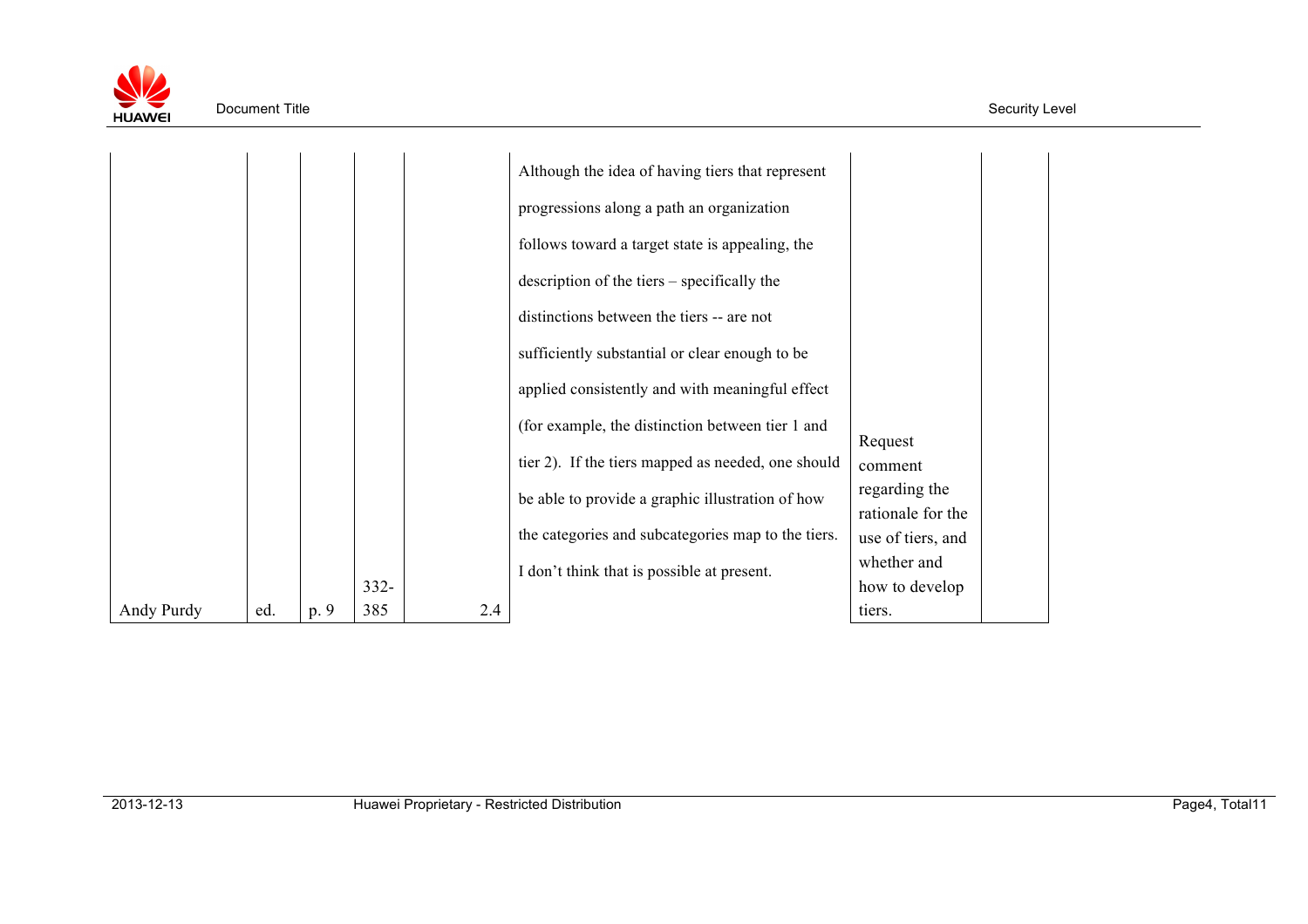

|            |     |       |      |            | I hope NIST will encourage key stakeholders to     |                                    |
|------------|-----|-------|------|------------|----------------------------------------------------|------------------------------------|
|            |     |       |      |            | launch an effort(s) to stand up a conformity       |                                    |
|            |     |       |      |            | assessment program for ICT products, perhaps       |                                    |
|            |     |       |      |            | beginning at the sector level. Huawei has found    |                                    |
|            |     |       |      |            | in the evaluations we have done of our products    |                                    |
|            |     |       |      |            | - and the evaluations others have done of our      |                                    |
|            |     |       |      |            | products – that it is essential to provide vendors |                                    |
|            |     |       |      |            | with objective information about their products    |                                    |
|            |     |       |      |            | to provide feedback to their internal development  |                                    |
|            |     |       |      |            | and manufacturing process, as well as to provide   |                                    |
|            |     |       |      |            | those who buy ICT products with objective          |                                    |
|            |     |       |      |            | information about the security/assurance status    | Suggest adding<br>a call to action |
|            |     |       |      |            |                                                    | to the private                     |
|            |     |       |      |            | of the products. Mechanisms to help make           | sector to lead on                  |
|            |     |       |      |            | buyers more informed will enable them to be        | engaging about<br>conformity       |
|            |     |       |      |            | more discriminating about what they buy. It is     | assessment to                      |
|            |     |       |      | App. C2    | demonstrable that very insecure products are       | inform                             |
|            |     |       | 549- | Conformity | being deployed unnecessarily into the nation's     | Framework                          |
| Andy Purdy | ed. | p. 37 | 566  | Assessment |                                                    | version 2.0.                       |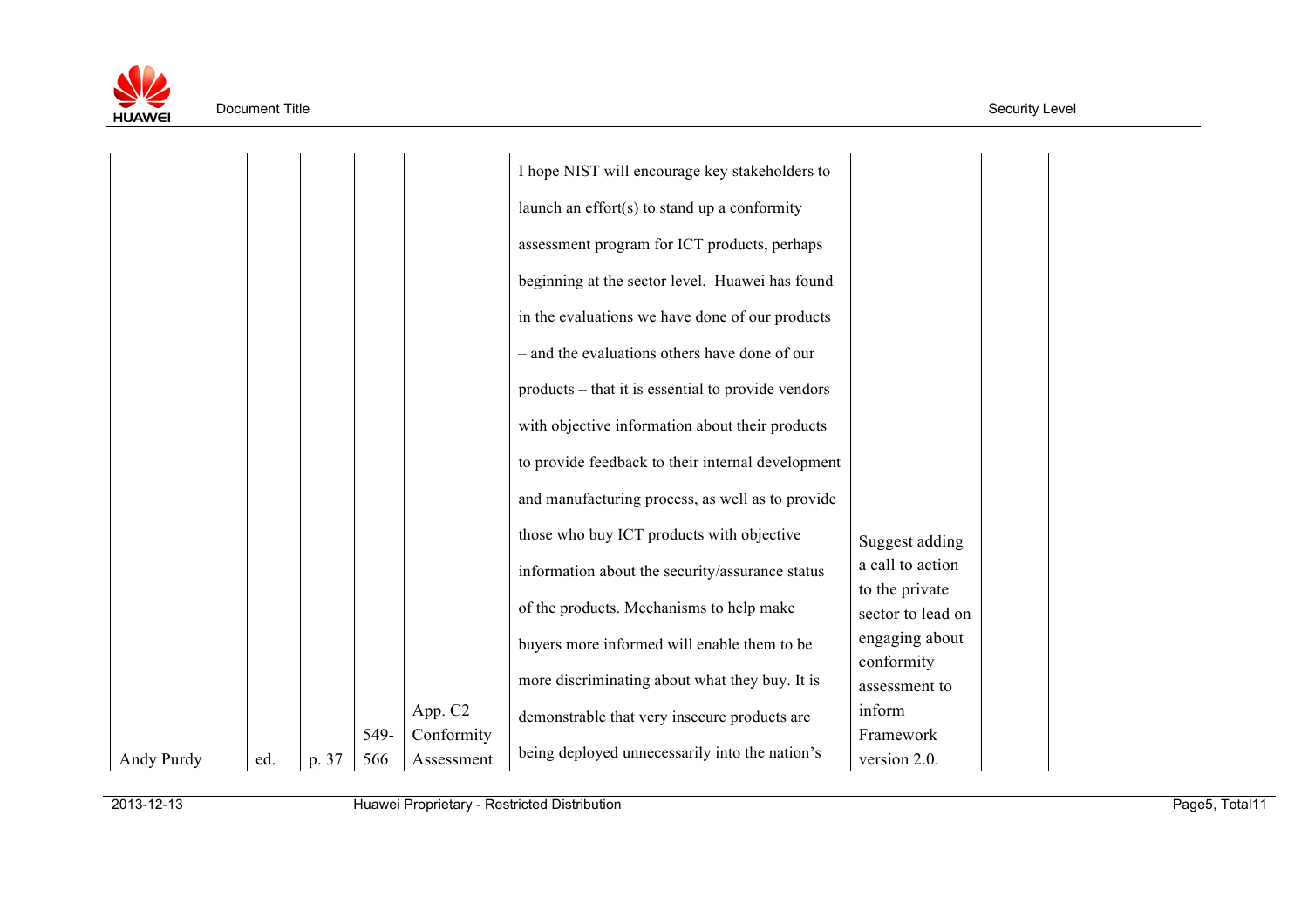

 networks (as well as globally). The process of (separation of duties) and externally by no doubt help others, raise the bar on the customers and will raise the bar on the purchasing/using side for RFPs and the ability of customers to make much more informed decisions about what to purchase and ask/require of vendors. The value of a Consumer Reports or Underwriters Laboratory kind of a model for ICT products will be an important contributor to making our nation's (and global) networks and systems more secure. Huawei recently published a security white paper that goes into some detail about Huawei's global assurance program. independent evaluation -- both internally independent third parties , has helped us, and will products that we/they offer and release to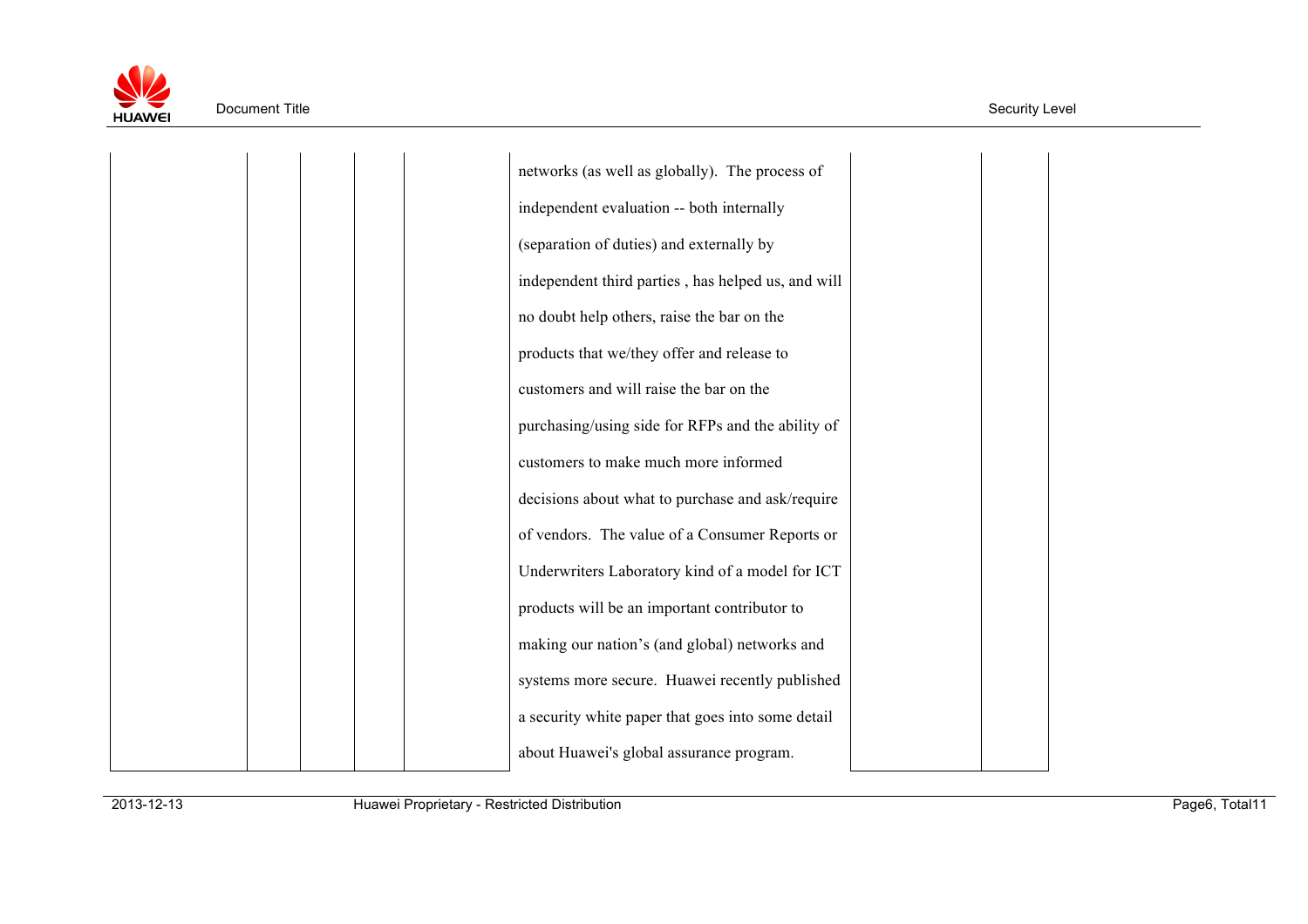

 Huawei invites constructive feedback about our approach and suggestions about how to facilitate greater global collaboration hopefully leading to norms of conduct to help reduce global ICT risk while raising the security/assurance characteristics of ICT products and services. The paper can be found at the following link: about product evaluation can be found in the paper at p. 24 (Section 7.6 Verification: Assume nothing, believe no one, check everything). It would be helpful if NIST could consider and in the private sector, perhaps at the sector the use of common standards, best practices, and http://pr.huawei.com/en/connecting-thedots/cyber-security/hw-310548.htm. Information convening or encouraging others in government level (e.g., IT SCCs (and ISACs)), to consider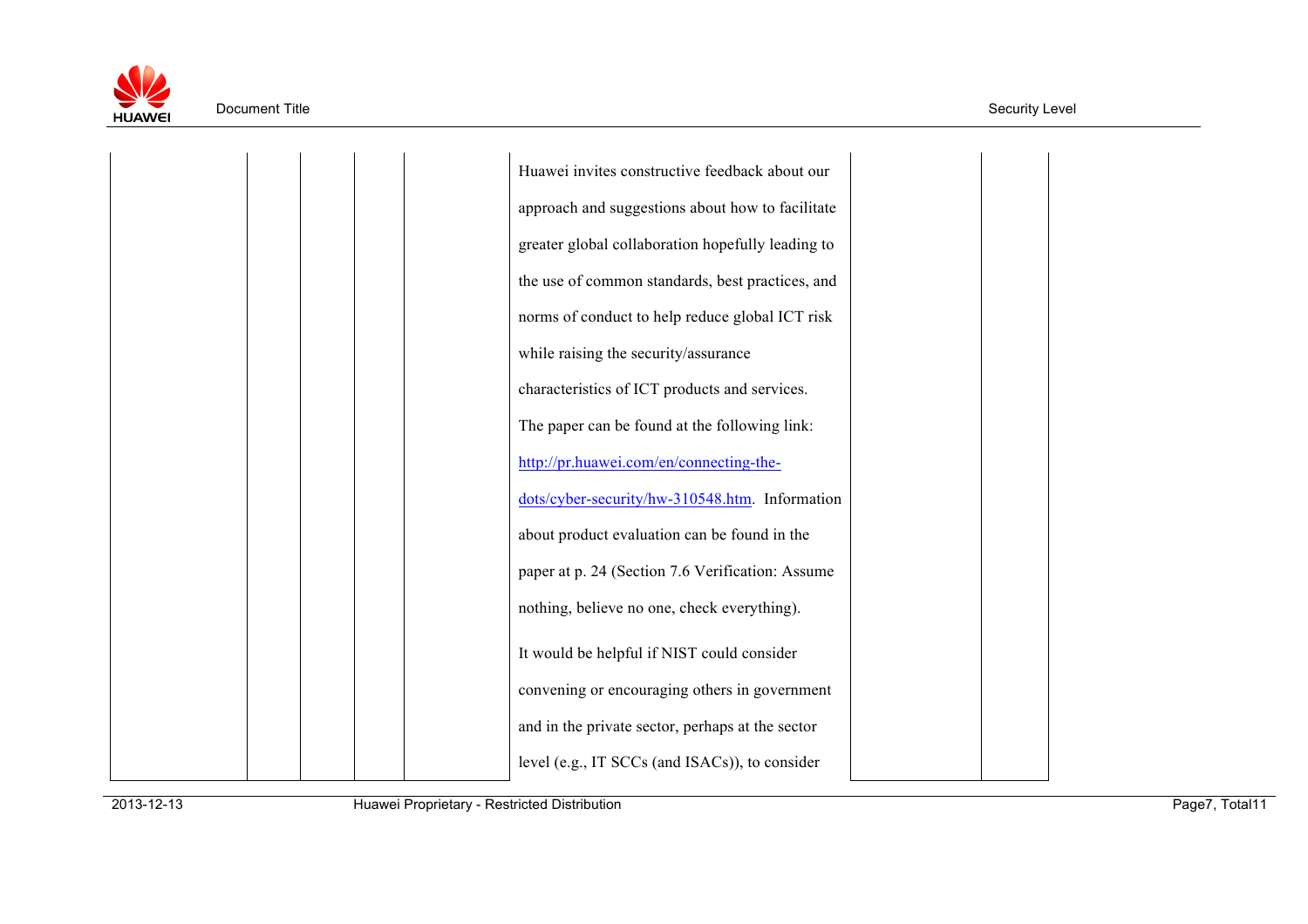

 convening a work stream(s) leading to some conformity assessment program. At the sectoral common interest in the quality/assurance characteristics of what they buy, and that baseline requirements that they would all like vendors/suppliers to test their products/services ideas, options, and perhaps straw men for a level, companies should find that they have a together they could come up with a set of their products to have, and encourage to those standards.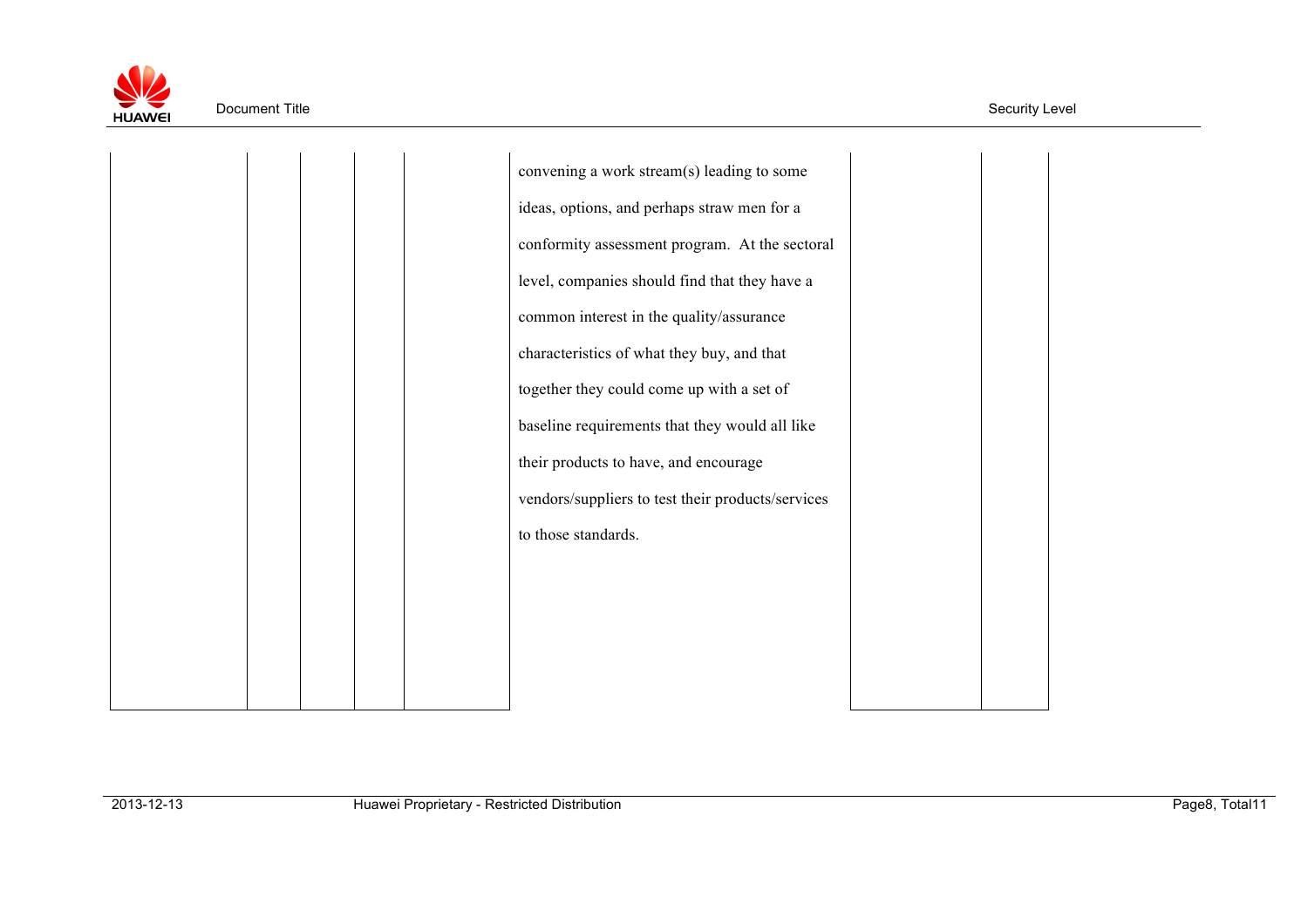

|            |     |       |         |                 | As indicated in NIST SP 800-161, several GAO      |                                    |
|------------|-----|-------|---------|-----------------|---------------------------------------------------|------------------------------------|
|            |     |       |         |                 | reports, and the White House Cyberspace Policy    |                                    |
|            |     |       |         |                 | Review (2009), supply chain risk is an important  |                                    |
|            |     |       |         |                 | part of the risk landscape that an organization   |                                    |
|            |     |       |         |                 | needs to include in its risk management program.  |                                    |
|            |     |       |         |                 | Accordingly, for the NIST Cybersecurity           |                                    |
|            |     |       |         |                 | Framework to contribute to achieving the          |                                    |
|            |     |       |         |                 | purpose of the Executive Order on                 |                                    |
|            |     |       |         |                 | Cybersecurity, to promote the security and        |                                    |
|            |     |       |         |                 | resilience of the critical infrastructure, supply |                                    |
|            |     |       |         |                 | chain risk must be addressed. Those who           |                                    |
|            |     |       |         |                 | purchase ICT products and services -- whether     | Suggest adding                     |
|            |     |       |         |                 | government, critical infrastructure, or other     | a call to action<br>to the private |
|            |     |       |         |                 | private organizations -- should include supply    | sector to lead on                  |
|            |     |       |         |                 | chain risk requirements in their procurement and  | engaging about<br>supply chain     |
|            |     |       |         | c. $8$ - Supply | purchasing decisions. Huawei has provided a       | risk to inform                     |
|            |     |       | $633 -$ | Chain Risk      | detailed overview of its approach to global       | Framework                          |
| Andy Purdy | ed. | p. 39 | 645     | Management      |                                                   | version 2.0.                       |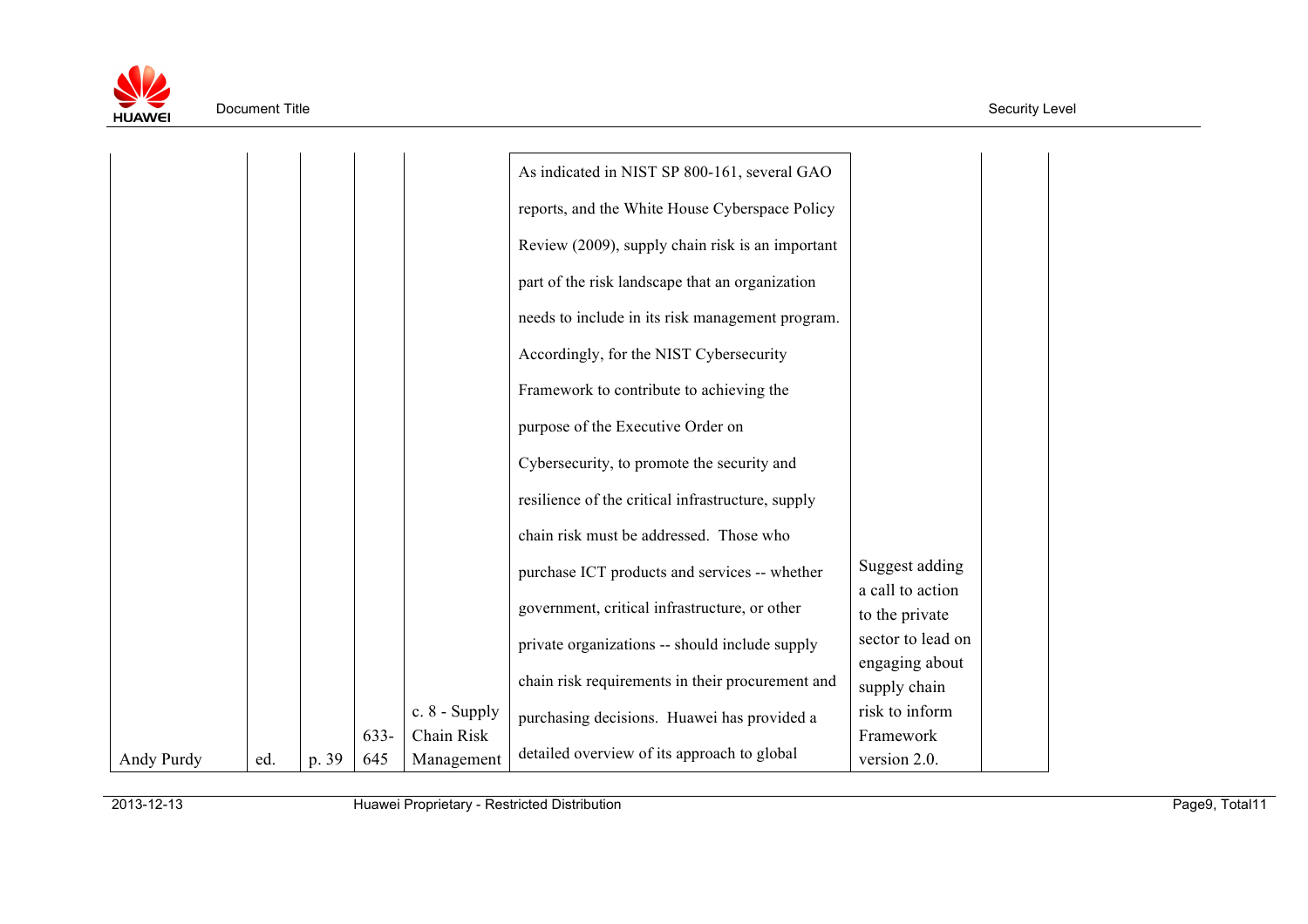

| assurance -- including supply chain/procurement     |
|-----------------------------------------------------|
| risk -- in it security white paper referenced       |
| earlier (http://pr.huawei.com/en/connecting-the-    |
| dots/cyber-security/hw-310548.htm).                 |
| Information about supply chain and procurment       |
| assurance efforts can be found at pages 27-31       |
| (7.7 Third-party supplier management -              |
| subsections on supply chain and procurement         |
| security).                                          |
| We hope that supply chain will be addressed and     |
| incorporated into the Cybersecurity Framework       |
| in Version 1.0 or, more likely, in Version 2.0 that |
| will hopefully be released later in 2014. We        |
| hope that the Open Group Trusted Technology         |
| Forum Supply Chain Standard and Accreditation       |
| Process will be explicitly referenced in the        |
| Framework when supply chain risk is addressed       |